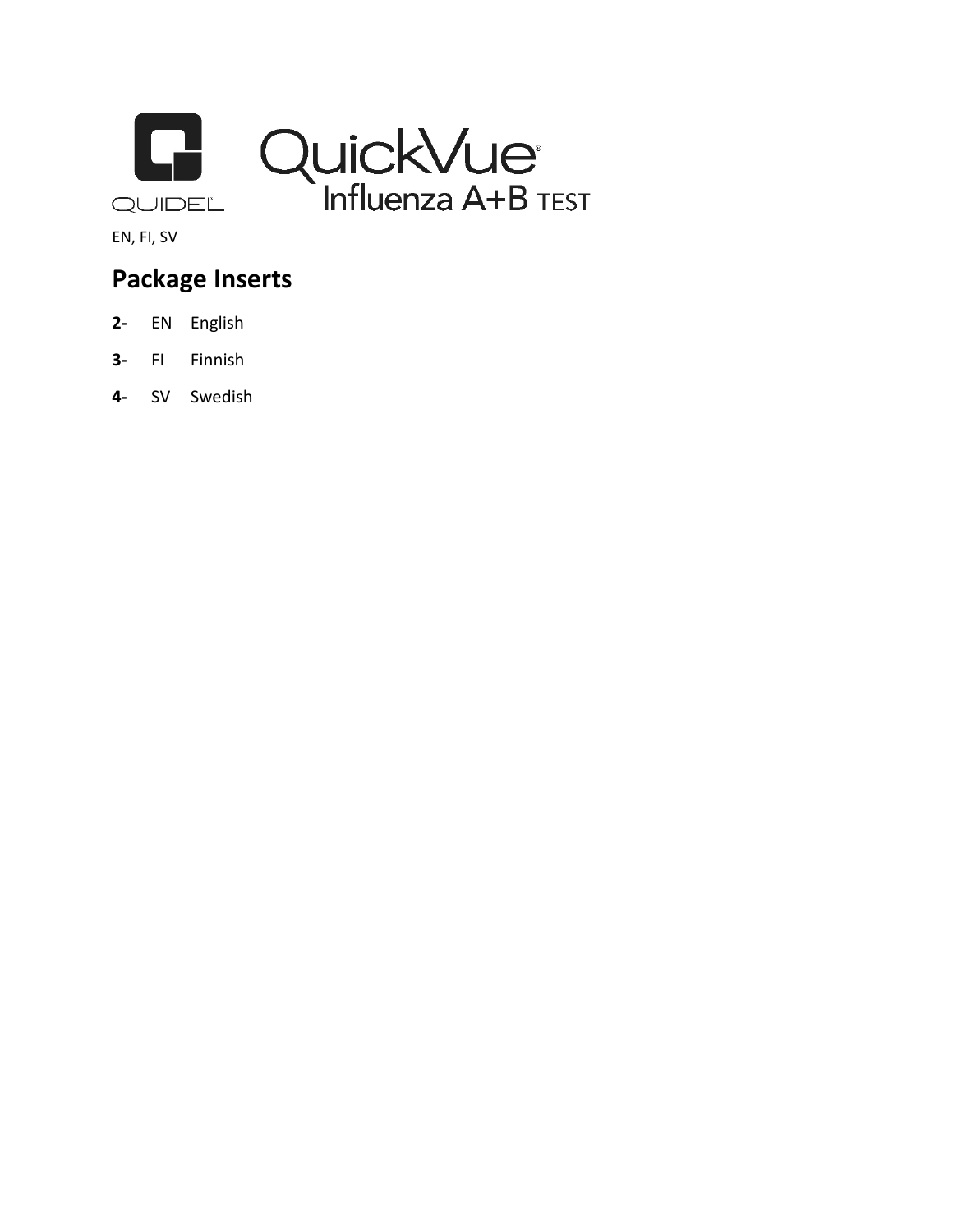

**Safety Data Sheet Revision Date:** March 22, 2018

# **Section 1 - Product and Company Identification**

### **1.1 Manufacturer Information**

| Quidel Corporation   | Phone:                                | 1.800.874.1517 | Web: quidel.com         |
|----------------------|---------------------------------------|----------------|-------------------------|
| 10165 McKellar Court | Fax:                                  | 1.858.453.4338 | E-mail: gehs@quidel.com |
| San Diego, CA 92121  | Emergency # (24-Hour): 1.866.519.4752 |                |                         |

#### **1.2 Product Information**

Product Name: QuickVue Influenza A+B Test (Catalog #: 20183, 20189,20191, 20305, 20183IN)

Recommended Use: The QuickVue Influenza A+B test allows for the rapid, qualitative detection of influenza type A and type B antigens directly from nasal swab and nasopharyngeal swab specimens. The test is intended for use as an aid in the rapid differential diagnosis of acute influenza type A and type B viral infections. This test is intended for professional and laboratory use only.

Components: Kit is composed of individually pouched test cassettes, extraction tubes, extraction reagent solution, disposable droppers, sterile nasal swabs, Influenza Type A positive control swab (swab is coated with non-infectious recombinant influenza A antigen), Influenza Type B positive control swab (swab is coated with non-infectious recombinant influenza B antigen) and negative control swab (swab is coated with formalin-inactivated, non-infectious *Streptococcus C* antigen).

# **Section 2 – Hazards Identification**

#### **2.1 Emergency Overview**

Significant health effects are not anticipated from routine use of this kit when following the precautions listed within the kit specific Package Insert, Universal Precautions and general safety laboratory practices. None of the components listed within this kit are considered hazardous as defined by the Occupational Safety and Health Administration (OSHA), the Canadian Workplace Materials Information System (WHMIS), or the European Union (EU) Directives.

When working with this kit we always recommend that employees wear appropriate personal protective equipment (PPE), including gloves, a lab coat and eye protection, and follow good laboratory hygiene practices to avoid accidental exposure to workplace materials. Universal Precautions should be followed when working with any potentially infectious material.

# **Section 3 – Composition / Information on Ingredients**

| Component                                               | <b>Chemical Name</b> | CAS # | <b>EINECS#</b> | <b>Concentration (%)</b> | Volume |  |  |
|---------------------------------------------------------|----------------------|-------|----------------|--------------------------|--------|--|--|
| CAFETY BATA CUEFT (CBC) NOT BEQUIRED FOR TUIC TECT 1/17 |                      |       |                |                          |        |  |  |

# **SAFETY DATA SHEET (SDS) NOT REQUIRED FOR THIS TEST KIT**

- Contains non-hazardous quantities of proprietary ingredients according to OSHA (29 CFR 1910.1200).
- Not a hazardous mixture according to Regulation (EC) No. 1272/2008.
- No chemicals need to be disclosed according to the applicable regulations for the components of this kit.

# **Other Information**

Every effort has been made to adhere to the hazard criteria and content requirements of the U.S. OSHA Hazard Communication Standard, European Communities Safety Data Sheets Directive, Canadian Controlled Products Regulations, UK Chemical Hazard information and Packaging Regulations, and UN Globally Harmonized System of Classification and Labeling of Chemicals.

# **PREPARED BY:** Quidel Corporation, EHS Department **SUPERCEDES:** February 21, 2017

#### **REVISIONS:** Updated catalog numbers; removed nasal aspirate and nasal wash as specimen types.

The information above is provided in good faith. It is believed to be accurate and represents the best information currently available to us. However, we make no warranty of merchantability, fitness for a particular purpose or of any other type, expressed or implied, with respect to products described or data or information provided, and we assume no liability resulting from the use of such products, data or information. Users should make their own investigations to determine the suitability of the information for their particular purposes, and the user assumes all risk arising from their use of the material. The user is required to comply with all laws and regulations relating to the purchase, use, storage and disposal of the material, and must be familiar with and follow generally accepted safe handling procedures. In no event, shall Quidel be liable for any claims, losses, or damages of any individual or for lost profits or any special, indirect, incidental, consequential or exemplary damages of any kind, howsoever arising, even if Quidel has been advised of the possibility of such damages.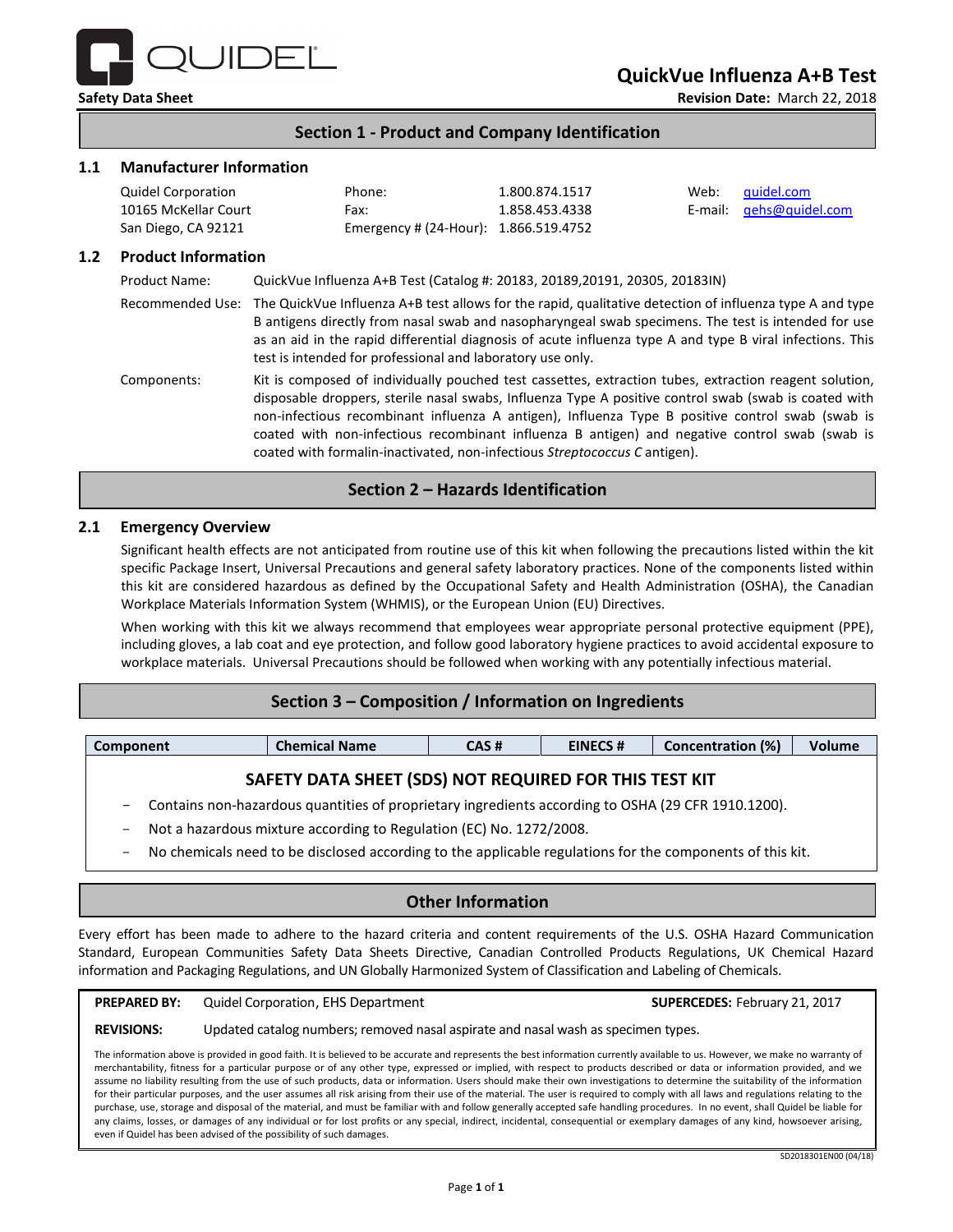

**QuickVue Influenza A+B Test**

**Kohta 1 – Aineen ja yrityksen tunnistetiedot**

#### **1.1 Valmistajan tiedot**

| Quidel Corporation   | Puhelin:                           | 1.800.874.1517 | Internet: | quidel.com                  |
|----------------------|------------------------------------|----------------|-----------|-----------------------------|
| 10165 McKellar Court | Faksi:                             | 1.858.453.4338 |           | Sähköposti: gehs@guidel.com |
| San Diego, CA 92121  | Hätäpuhelinnumero (kellon ympäri): | 1.866.519.4752 |           |                             |

#### **1.2 Tuotteen tiedot**

Tuotenimi: QuickVue Influenza A+B Test (tuotenumero: 20183, 20189,20191, 20305, 20183IN) Suositeltu käyttö: QuickVue Influenza A+B Test on tarkoitettu A- ja B-tyypin influenssan antigeenien kvalitatiiviseen pikatunnistukseen suoraan nenänäytteestä ja nenänielunäytteestä. Testi on tarkoitettu käytettäväksi apuna akuutin A- ja B-tyypin influenssavirusinfektion pikadiagnoosissa. Testi on tarkoitettu ammatti- ja laboratoriokäyttöön. Pakkauksen sisältö: yksittäispakatut testikasetit, uuttoputket, uuttoreagenssiliuos, kertakäyttöiset pipetit, steriilit nenänäytepuikot, A-influenssan positiivinen kontrollitikku (jonka pinnalla on tarttumatonta Ainfluenssan rekombinanttiantigeeniä), B-influenssan positiivinen kontrollitikku (jonka pinnalla on tarttumatonta B-influenssan rekombinanttiantigeeniä) sekä negatiivinen kontrollitikku (jonka pinnalla on formaliini-inaktivoitu, tarttumaton *C-streptokokin* antigeeni).

# **Kohta 2 – Vaaran yksilöinti**

#### **2.1 Yleiset vaarat**

Tämän sarjan rutiinikäyttö ei muodosta merkittäviä terveysvaaroja, kun noudatetaan tämän tuotepakkauksen pakkausselosteen ohjeita, yleisiä varotoimia ja yleisiä laboratorion turvakäytäntöjä. Mitään tämän sarjan osaa ei pidetä vaarallisena OSHA:n (Yhdysvaltain työturvallisuus- ja työterveysvirasto), Kanadan WHMIS-järjestelmän ja Euroopan unionin direktiivien mukaan.

Suosittelemme aina tätä sarjaa käytettäessä, että työntekijät käyttävät asianmukaisia suojavarusteita (henkilösuojaimia) kuten käsineitä, laboratoriotakkia ja suojalaseja sekä noudattavat hyvää laboratoriotapaa tahattoman altistuksen välttämiseksi. Yleisiä varotoimia on noudatettava työskenneltäessä kaikkien mahdollisesti saastuneiden materiaalien käsittelyssä.

# **Kohta 3 – Koostumus ja tiedot aineosista**

| Aine                                                                                                      | Kemiallinen nimi | <b>CAS-numero</b> | <b>EINECS-</b> | Pitoisuus (%) | Määrä |  |
|-----------------------------------------------------------------------------------------------------------|------------------|-------------------|----------------|---------------|-------|--|
|                                                                                                           |                  |                   | numero         |               |       |  |
| TÄMÄ TESTI EI EDELLYTÄ KÄYTTÖTURVALLISUUSTIEDOTETTA                                                       |                  |                   |                |               |       |  |
| Sisältää pieniä (ei vaarallisia) määriä patentoituja ainesosia OSHA-standardin (29 CFR 1910.1200) mukaan. |                  |                   |                |               |       |  |
| Ei vaarallinen seos asetuksen (EY) nro 1272/2008 mukaan.                                                  |                  |                   |                |               |       |  |

- Tämän sarjan aineosia koskevien sovellettavien määräysten mukaan kemikaaleista ei tarvitse tehdä ilmoitusta.

# **Muut tiedot**

Olemme ryhtyneet kaikkiin toimenpiteisiin noudattaaksemme vaaraluokituksia, joiden laatijoina ovat olleet U.S. OSHA Hazard Communication Standard, European Communities Safety Data Sheets Directive, Canadian Controlled Products Regulations, UK Chemical Hazard information and Packaging Regulations sekä UN Globally Harmonized System of Classification and Labeling of Chemicals.

#### **LAATINUT:** Quidel Corporation, EHS Department **KORVAA tiedotteen:** 21.2.2017

#### **PÄIVITYKSET:** Päivitetty tuotenumerot, poistettu näytetyypeistä nenän punktioneste ja nenähuuhtelunäytteet.

Yllä annetut tiedot on annettu hyvässä uskossa. Tietojen uskotaan olevan tarkkoja ja edustavan parasta tällä hetkellä saatavillamme olevia tietoja. Emme kuitenkaan anna mitään takuuta myyntikelpoisuudesta, sopivuudesta tiettyyn tarkoitukseen tai muita, nimenomaisia tai oletettuja takuita kuvatuista tuotteista tai annetuista tiedoista, emmekä ota vastuuta tuotteiden tai tietojen käytöstä. Käyttäjien tulee tehdä omat tutkimuksensa ja määrittää tietojen soveltuvuus omiin tiettyihin tarkoituksiinsa, ja käyttäjällä on kokonaisvastuu materiaalin käytöstä. Käyttäjä on velvollinen noudattamaan kaikkia lakeja ja määräyksiä, jotka liittyvät materiaalin hankintaan, käyttöön, säilytykseen ja hävittämiseen, ja käyttäjän on tunnettava ja noudatettava yleisesti hyväksyttyjä turvallisen käsittelyn menettelyjä. Quidel ei ole missään tapauksessa vastuussa kenenkään henkilön mahdollisista tappioista tai vahingoista tai menetetystä voitosta tai minkäänlaisista erityisistä, epäsuorista, satunnaisista, välillisistä tai varoittavista vahingoista johtuivatpa ne mistä tahansa, vaikka Quidelille olisi ilmoitettu tällaisen vahingon mahdollisuudesta.